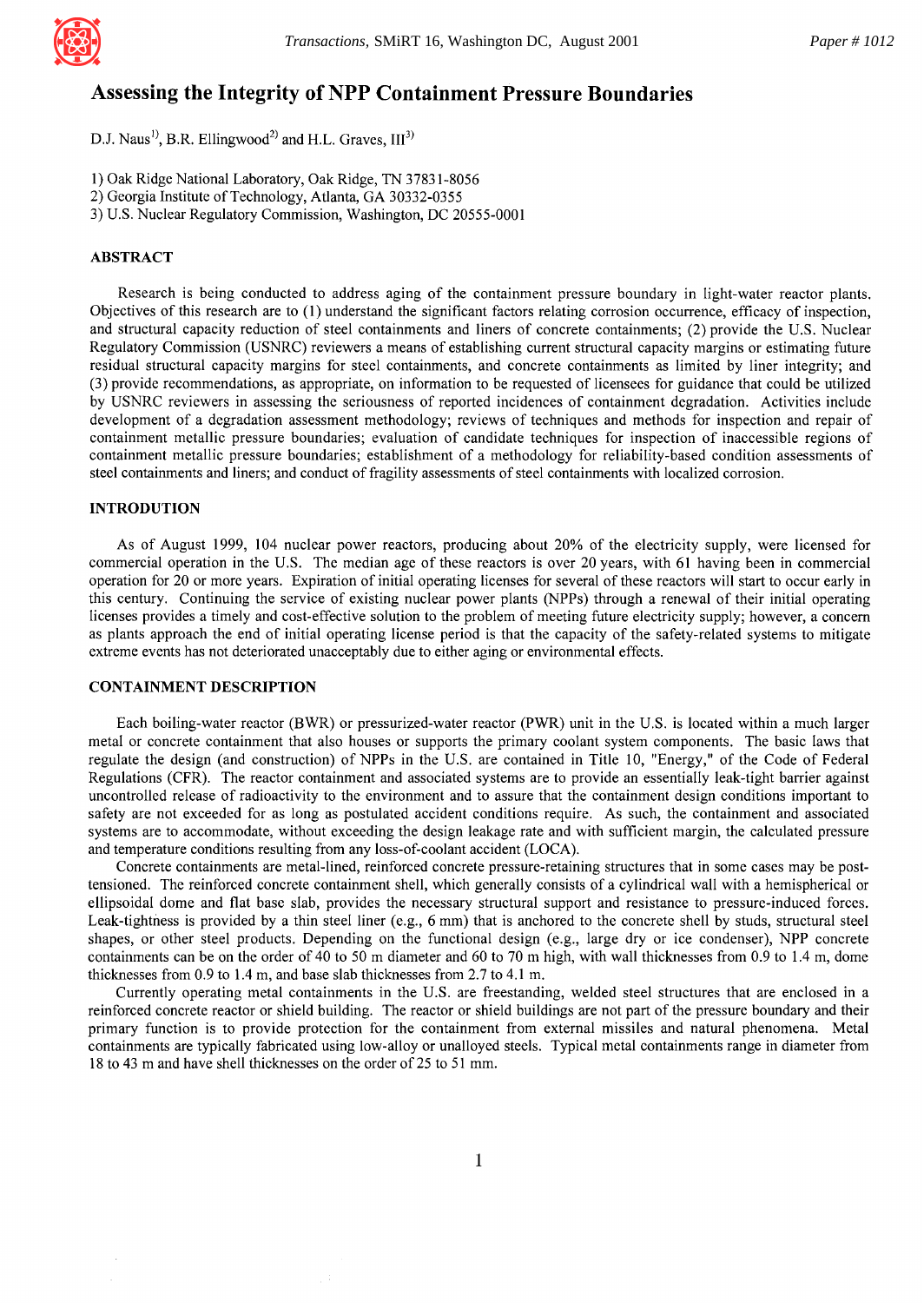#### TESTING, INSPECTION, AND MAINTENANCE AND LICENSE RENEWAL REQUIREMENTS

## **Testing**

One of the conditions of all operating licenses for water-cooled power reactors is that the primary reactor containments shall meet the containment leakage test requirements set forth in Appendix J ("Primary Reactor Containment Leakage Testing for Water-Cooled Power Reactors") to 10 CFR Part 50. These test requirements provide for preoperational and periodic verification by tests of the leak-tight integrity of the primary reactor containment, and systems and components that penetrate containment of water-cooled power reactors, and establish the acceptance criteria for such tests. On September 26, 1995, the USNRC amended Appendix J to provide a performance-based option for leakage-rate testing. The amendment is aimed at eliminating prescriptive requirements that are marginal to safety and providing licensees greater flexibility for costeffective implementation methods for regulatory safety objectives. Thus, either Option *A--Prescriptive Requirements* or Option B -- *Performance-Based Requirements* can be chosen by a licensee to meet the requirements of Appendix J. Option B allows licensees with good integrated leakage-rate test performance histories to reduce the Type A (i.e., primary reactor containment overall integrated leakage rate) testing frequency from three tests in ten years to one test in 10 years. However, a general inspection of accessible interior and exterior surfaces of the containment, structures and components must be performed prior to each Type A test and during two other refueling outages before the next Type A test.

#### **Inspection**

Appendix J requires a general inspection of the accessible interior and exterior surfaces of the containment structures and components to uncover any evidence of structural deterioration that may affect either the containment structural integrity or leak-tightness. On August 8, 1996, the USNRC published an amendment to 10 CFR Part 50.55a ("Codes and Standards") to require that licensees use portions of the American Society of Mechanical Engineers (ASME) Boiler and Pressure Vessel Code for containment in-service inspection. The regulations were amended to assure that critical areas of containments are routinely inspected to detect and to take corrective action for defects that could compromise structural integrity. The amended rule became effective September 9, 1996 with a five-year implementation period. Specifically, the rule requires that licensees incorporate the 1992 Edition with the 1992 Addenda of Subsection IWE, "Requirements for Class MC and Metallic Liners of Class CC Components of Light-Water Cooled Power Plants," and Subsection IWL, "Requirements for Class CC Concrete Components of Light-Water Cooled Power Plants," of Section XI, of the ASME Code into their inservice inspection plans. In addition, several supplemental requirements with respect to the concrete and metal containments were included in the rule (e.g., expansion of evaluation of inaccessible areas of concrete containments to include metal containments and liners of reinforced concrete containments, and prevention of duplicate examinations required by both the periodic routine and expedited examination program).

#### **Maintenance and License Renewal**

Proper maintenance is essential to the safety of NPP containments, and a clear link exists between effective maintenance and safety. To reduce the likelihood of failures due to degradation, the "Maintenance Rule" was issued by the USNRC as 10 CFR 50.65 ("Requirements for Monitoring the Effectiveness of Maintenance at Nuclear Power Plants") on July 10, 1991. As discussed in the rule summary, in order to maintain safety, it is necessary to monitor the effectiveness of maintenance, and to take timely and appropriate corrective action, when necessary, to ensure that the maintenance process continues to be effective for the lifetime of NPPs, particularly as plants age. The rule requires that plant owners monitor the performance or condition of structures, systems, and components (SSCs) against owner-established goals, in a manner sufficient to give reasonable assurance that such SSCs are capable of fulfilling their intended functions. It is further required that the licensee take appropriate corrective action when the performance or condition of a SSC does not conform to established goals. Subsequently, on May 8, 1995, the USNRC published a final rule amending 10 CFR Part 54, "Requirements for Renewal of Operating Licenses for Nuclear Power Plants," that contained requirements an applicant must meet to renew an operating license. The final rule is intended to ensure that important SSCs will continue to perform their intended function in the period of extended operation. Only passive, long-lived structures and components are subject to an aging management review for license renewal, and the USNRC license renewal review focusses on the adverse effects of aging.

#### DEGRADATION AND OPERATING EXPERIENCE

NPP containments provide resistance to external challenges and confinement of radioactive materials in the event of an accident. They are designed to withstand loads from a number of low-probability external and internal events, such as earthquakes, tornadoes, and LOCAs. Loads incurred during normal plant operation therefore generally are not significant enough to cause appreciable degradation. However, these structures are susceptible to aging by various processes, depending on the operating environment and service conditions, that can cause their strength and stiffness to deteriorate.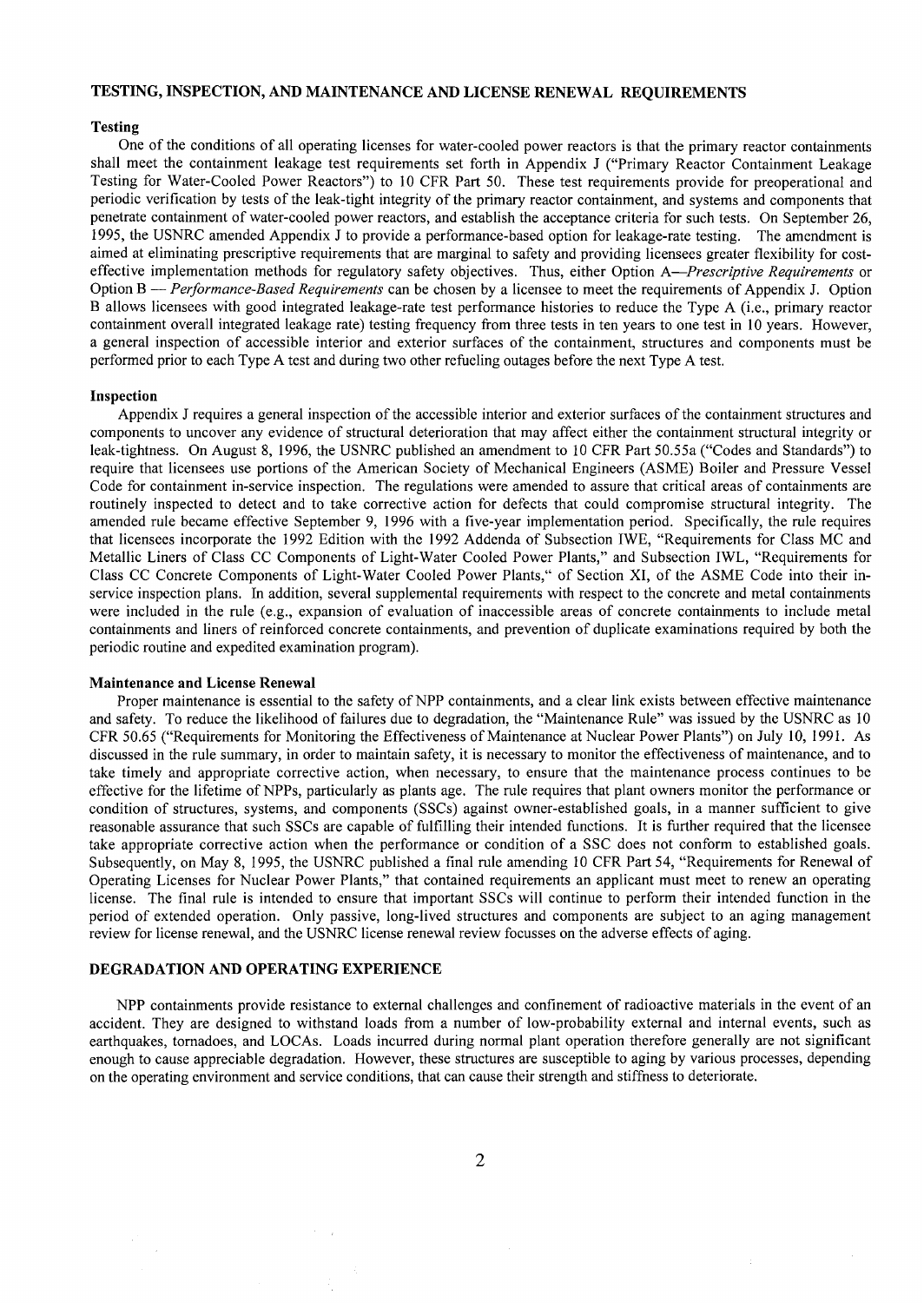Degradation is considered to be any phenomenon that decreases the load-carrying capacity of the containment, limits its ability to contain a fluid medium, or reduces its service life. Service-related degradation can affect the ability of a NPP containment to perform satisfactorily in the unlikely event of a severe accident. The root cause for component degradation can generally be linked to a design or construction problem, inappropriate material application, a base- or weld-metal flaw, maintenance or inspection activities, or a severe service condition. Degradation of the containment metallic pressure boundary (i.e., steel containments and liners of reinforced concrete containments) can be classified as either material or physical damage. Material damage occurs when the microstructure of the metal is modified causing mechanical property changes (e.g. intergranular corrosion and low-temperature exposure). Material damage to the containment metallic pressure boundary is not considered likely, however. Physical damage occurs when the geometry of a component is altered by formation of cracks, fissures, or voids, or its dimensions change due to overload, buckling, corrosion, erosion; or formation of other types of surface flaws. Degradation due to either general or pitting corrosion represents the greatest potential threat to the containment pressure boundary. General corrosion can affect structural capacity by reducing the net section available to resist loads, and pitting can completely penetrate the component to compromise its leak-tight integrity.

As NPPs age, degradation incidences are occurring at an increasing rate, primarily due to environmental-related factors. Since 1986, there have been over 36 reported occurrences of corrosion of metallic pressure boundary components. In two cases, thickness measurements of the walls of steel containments revealed areas that were below the minimum design thickness, and two cases have been reported where corrosion has completely penetrated the liner of reinforced concrete containments. There have been four additional cases where extensive corrosion of the liner has reduced the thickness locally by nearly one-half [1]. Also, there have been incidences of transgranular stress corrosion cracking in bellows.

## **ASSESSMENT OF AGED/DEGRADED CONTAINMENT PRESSURE BOUNDARIES**

As a part of the overall USNRC research program to benchmark existing design criteria and evaluate containment performance under severe accident conditions, research is being conducted related to condition assessment and repair practices, inspection of containment metallic pressure boundaries, and performance of degraded containments (i.e., corroded) during events at or beyond the design basis.

## **Condition Assessment, In-Service Inspection, and Repair Practices**

Condition assessments are an essential element of continued service evaluations performed by qualified engineers and authorized personnel who determine the adequacy of components for intended use [2]. The decision-making process begins with an understanding of the in-service condition of each component or system. Condition assessments provide essential information for continued service evaluations and involve detecting damage, classifying types of damage present, determining root cause of the problem, and quantifying the extent of degradation. Knowledge gained from a condition assessment serves as a baseline for evaluating the safety significance of any damage present and defining in-service inspection programs and maintenance strategies. A degradation assessment methodology is available for characterizing the in-service condition of containment pressure boundary components [3].

If undetected, degradation effects may reduce the margin a containment has to accommodate accidents. An essential element in the assessment of the integrity (or in the determination of available safety margin) of a containment structure is knowledge of the damage state of its materials of construction. In-service inspections and testing are performed to measure the current state of damage. Application of nondestructive evaluation techniques while the component remains in-service (i.e., in-service monitoring) can provide valuable information for assessing the current condition of a degraded component, estimating its remaining useful service life, and making informed aging-management decisions. The most common nondestructive examination (NDE) techniques in civil structures are visual inspection, liquid penetrant, magnetic particle, ultrasonic, eddy current, and radiography [4].

Whenever damage is detected, corrective actions are taken to identify and eliminate the source of the problem and thereby halt the degradation process. When significant wall thinning, cracking, surface defects, or leakage is detected and containment structural or leak-tight integrity is potentially jeopardized, defective areas are either evaluated, repaired, or replaced before the plant is returned to service. The primary mechanism of concern to the containment pressure boundary is corrosion. Methods to prevent the occurrence of corrosion primarily include the application (or maintenance) of coatings to exposed steel that is at risk, and use of cathodic protection systems (i.e., impressed current or sacrificial anode). Repair methods generally include: (1) defect removal by mechanical means in which the unacceptable flaw is reduced and the resultant section thickness created by the removal process remains equal to at least the minimum design thickness; (2) repair welding in which the design section thickness is reestablished (e.g., cladding); and  $(3)$  component replacement with items that meet acceptance standards. Repair options for restoring damaged bellows include replacement of penetration assembly, bellows replacement, installation of new enveloping bellows, in-place welding repairs, removal of severe dents, and blending the surface. Detailed information on repair of the containment pressure boundary components is available [5].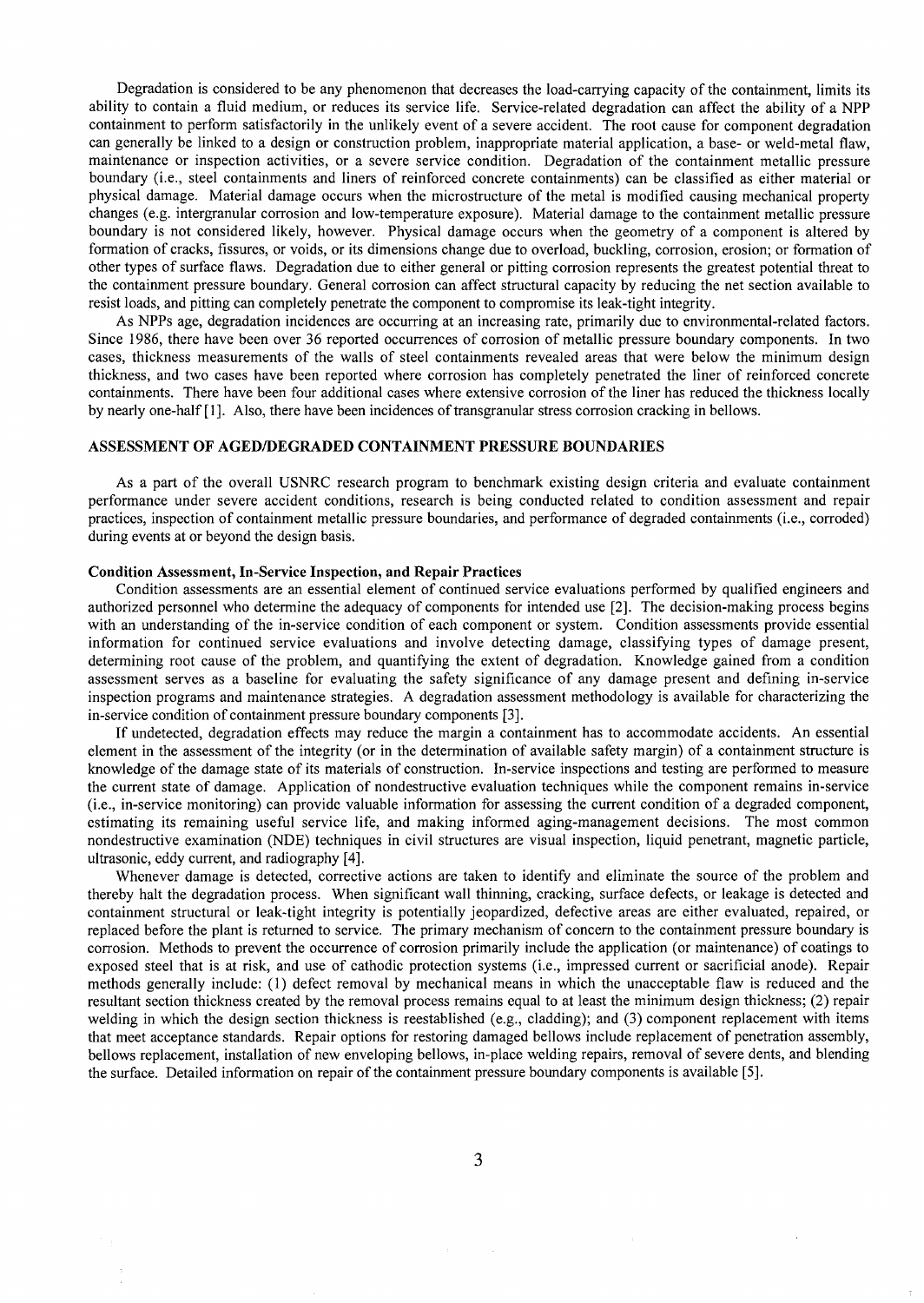## **Inspection of Containment Pressure Boundaries**

Inspection of NPP structures can be difficult because there are a number of functionally different components in a variety of environments. In the previous section several techniques commonly used to assess civil structures were identified. Application of these techniques, however, generally requires that at least one surface of the component inspected be accessible and the techniques are most effective when an approach is utilized in which the structures have been prioritized with respect to such things as aging significance, environmental factors, and risk. Guidance on component selection is available [6,7]. Once the components have been selected for inspection, however, there are several locations in NPPs where performing the inspections may not be straight forward. Inspection of inaccessible portions of metal pressure boundary components of containments (e.g., fully embedded or inaccessible containment shell or liner portions, the sand pocket region in Mark I and II drywells, and portions of the shell obscured by obstacles such as platforms or floors) represents one of these conditions.

Embedded metallic portions of the containment pressure boundary may be subjected to corrosion resulting from groundwater permeation through the concrete; a breakdown of the sealant at the concrete-containment shell interface that permits entry of corrosive fluids from spills, leakage, or condensation; or in areas adjacent to floors where the gap contains a filler material that can retain fluids. Although no completely suitable technique for inspection of inaccessible portions of containment metallic pressure boundaries has been demonstrated to date, preliminary investigations have been conducted using high frequency acoustic imaging technology [8,9], magnetostrictive sensor technology [10], and ultrasonic multimode guided wave techniques [ 11 ].

Exploratory analytical and experimental simulations have been conducted to investigate the feasibility of high frequency acoustic imaging techniques for detecting and locating thickness reductions in the metallic pressure boundaries of NPP containments. The analytical study used an elastic layered media code (OASES) to perform a series of numerical simulations to determine the fundamental two-dimensional propagation physics. The analytical simulation suggests that for the case of steel-lined concrete containments, the thin steel liner and additional concrete backing contribute to give unacceptable loss of signal to the concrete. For embedded steel containments, analytical simulation suggests that significant degradations (i.e., >2 mm) of containment thickness below the concrete/air interface provide reasonable backscatter signal levels of approximately-15 dB. The experimental study utilized a commercial ultrasonic testing system to carry out several full-scale tests of steel plates 25 by 203 by 914 mm, some partially embedded in concrete. Scattered signals from simulated degradations of different size and shape (i.e., rectangular, semi-circle, and "V" shaped) were investigated (Fig. 1). By altering the test setup to bistatic measurements, the "self noise" (e.g., inner wedge reverberant field and through thickness standing echoes) was eliminated. Overall, experimental results showed that the measurement system displayed a dynamic range of 125 dB with measurement variability less than 1-2 dB. Based on these results, a 4-mm-deep round-faced degradation embedded in 30 cm of concrete has expected returns of -73 dB relative to input and should be detectable.

Magnetostrictive sensors are devices that launch guided waves and detect elastic waves in ferromagnetic materials electromagnetically to determine the location and severity of a defect based on timing and signal amplitude. The feasibility of applying magnetostrictive sensor technology to inspection of plate type materials and evaluating its potential for detecting and locating thickness reductions in the containment metallic pressure boundary has been investigated. Pulse-echo sensor data for notches ranging from 10- to 30-cm long are presented in Fig. 2. The notches were placed into a 6.11-m-long by 1.23-m-wide by 6.35-mm-thick plate at a distance equal to 4.06 m from the probe end of the plate. Limited analytical studies suggest that a low-frequency  $A_0$  mode wave (below approximately 0.5 MHz-mm, that corresponds to approximately 40 kHz in a 12.7-mm-thick plate or 20 kHz in a 25.4-mm-thick plate) would be best suited for inspection of containment pressure boundaries that are either backed on one or both sides by concrete. Results indicate that guided waves provide an effective means of inspection of the metallic pressure boundary in a NPP and are capable of performing global, long-range inspection of plates, including areas that are difficult to access because of the presence of other equipment or attachments, or the presence of concrete on one or both sides.

A limited investigation to demonstrate the feasibility of using the multimode guided wave technique for identification and location of thickness reductions in the metallic pressure boundary of NPP containments has been conducted. Experiments utilized a bare plate with two defects, a plate with concrete but no defects, and a plate embedded in concrete with one defect. Each plate was 25 by 203 by 914 mm. The specimens provided a benchmark for studying several aspects of guided wave inspection, including sensitivity, transmission ability across defects, inspection reliability, and penetration ability. The plates were interrogated using both horizontal shear [electromagnetic acoustic transducer (EMAT)] and Lamb (piezoelectric transducer) guided waves. Horizontal shear (SH) guided waves have particle displacements in the shear horizontal direction, which is perpendicular to the propagation direction. The grid distance of the EMATs used in the experiment was 12.7 mm, which determines that the corresponding frequency for generating the non-dispersive SH wave mode is around 200-250 kHz. The obtained waveforms are shown in Fig. 3 for the plate containing two defects and the plate containing a defect embedded in concrete. The reflected echoes for the bare plate with two defects indicates that both defects can be detected by using the SH waves. Unlike SH waves, Lamb waves have particle displacements in both parallel and perpendicular directions to the propagation direction. The frequency and wedge angle determines the generated Lamb wave mode. In order to obtain a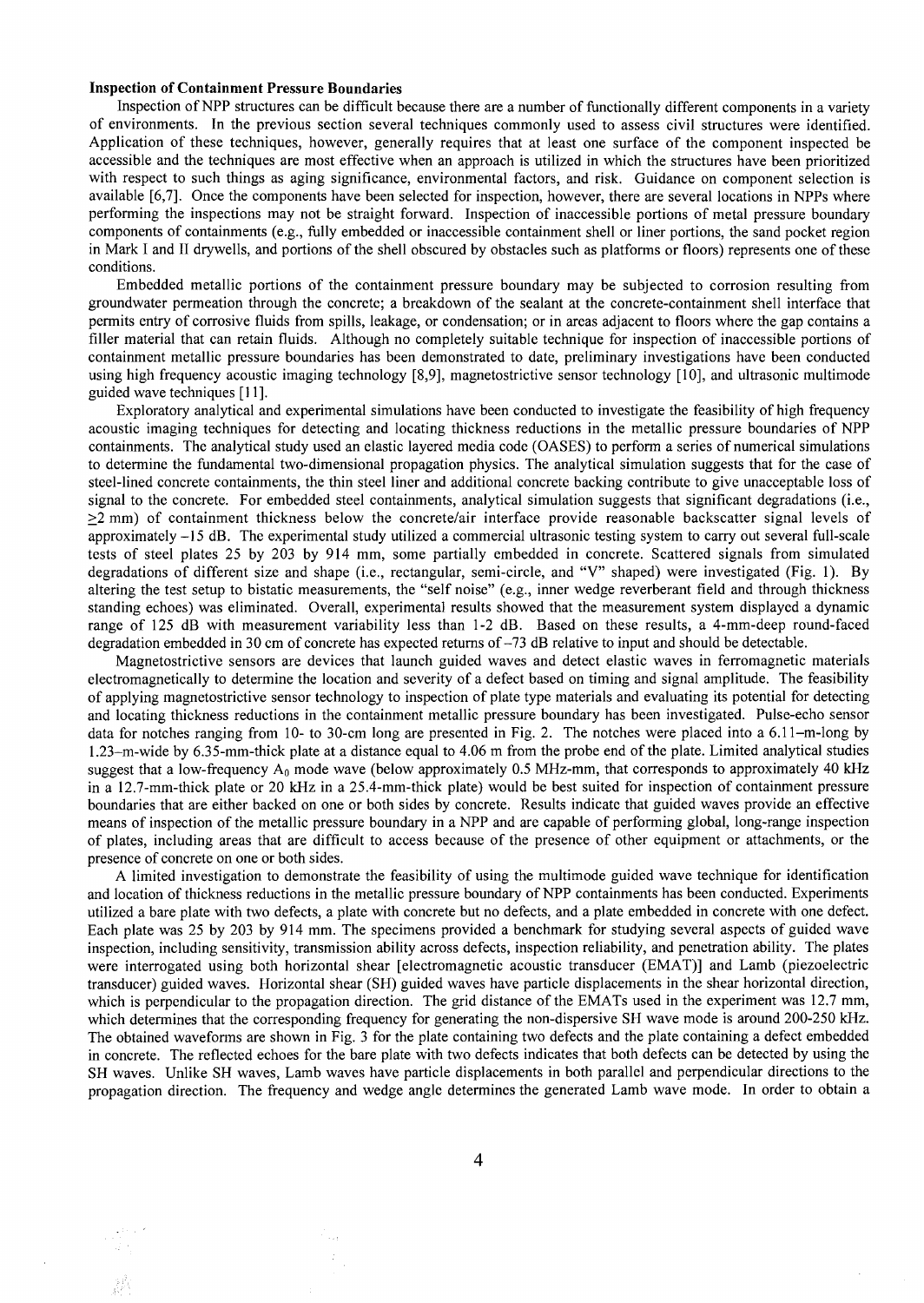fairly uniform energy distribution across the plate thickness for Lamb waves, a 38° wedge angle was utilized. The tone burst frequency was 565 kHz. Figure 4 presents the pulse echo signals for the plate with two defects and the plate containing one defect embedded in concrete. For the plate embedded in concrete but without defects, multiple echoes are received from the plate-concrete interface before the backwall echo (BWE). This indicates one of the disadvantages of this Lamb wave mode in that it is sensitive to the plate-concrete interface.

#### **Fragility Assessment of Steel Containment Subjected to Internal Pressurization**

Fragility analysis is an essential ingredient of a fully coupled risk analysis. A probabilistic safety assessment (PSA) is a structured framework for evaluating uncertainty, performance, and reliability of an engineered facility. The move toward quantitative risk assessment has accelerated in recent years as the benefits have become increasingly apparent in many fields [12]. The recently issued Regulatory Guide 1.174 [13] defines the NRC's position on risk-informed decision-making regarding proposed changes to the licensing bases of operating nuclear plants.

The PSA process is initiated with the identification of limit states (LS) or conditions in which the system ceases to perform its intended function(s) in some way. For structural components and systems in NPPs, such limit states may be either strength or deformation-related, as large (inelastic) deformations affect the integrity or operability of mechanical or electrical systems that are attached to or otherwise interface with the structure. With the limit states identified, the limit state probability is expressed as,

$$
P[LS] = \sum P[LS|D = x] P[D = x]
$$
\n(1)

in which D describes the intensity of demand on the system (hazard), and  $P[LS|D = x]$  is the conditional limit state probability, or the fragility, of the system.

The fragility displays, in probabilistic terms, the capability of an engineered system to withstand a specified event with intensity x (sometimes referred to as a review-level event), one that often is well in excess of the design-basis event. Thus, it defines safety margins probabilistically against specific identified events for decision and regulatory purposes in a manner that effectively uncouples the system analysis from the hazard analysis. The fragility modeling process leads to a mediancentered estimate of system performance, coupled with an estimate of the uncertainty in performance. The fragility of a structural component or system often is modeled by a lognormal cumulative distribution function (CDF), described by,

$$
FR(x) = \Phi [\ln (x/m_c)/\beta_c]
$$
 (2)

in which  $\Phi$ () = standard normal probability integral, m<sub>c</sub> = median capacity (expressed in units that are consistent with the demand, x, in Eqn. (1), and  $\beta_c$  = logarithmic standard deviation, which is approximately equal to the coefficient of variation (COV) in capacity,  $V_c$ , when  $V_c < 0.3$  and provides a measure of uncertainty in capacity.

The strengths of steel and concrete structural materials and components are random variables, and their median (or mean) strengths are well in excess of the nominal values specified for NPP design [14]. If these median strengths are used in structural analysis in lieu of specified nominal strengths, one often can obtain a reasonable estimate of the median capacity,  $m<sub>C</sub>$ , in Eqn. (2) [15]. The uncertainty in capacity displayed by Eqn. (2) arises from numerous sources. Some of these uncertainties (denoted by COV  $\beta_R$ ) are inherent (aleatory) in nature, and are essentially irreducible under current engineering analysis procedures. Other uncertainties (denoted by COV  $\beta_{IJ}$ ) arise from assumptions made in the analysis of the system and from limitations in the supporting databases. Such knowledge-based (epistemic) uncertainties depend on the quality of the analysis and data, and generally can be reduced, at the expense of more comprehensive (and costly) analyses. The role of epistemic uncertainty on fragility can be displayed in one of two ways. In the first, a family of fragilities is generated, one for each modeling assumption. In the second, the aleatory and epistemic uncertainties are combined in the form  $\beta_c^2 = \beta_R^2 + \beta_U^2$ , and only one (mean) fragility curve is generated The second approach is taken herein.

The fragility assessment is illustrated using the Sequoyah Unit 1 containment, which was selected because it was one of the reference plants in the NUREG-1150 risk study [ 16] and has been thoroughly analyzed in several independent studies. Sequoyah Unit 1 is a PWR ice-condenser containment designed for an internal pressure of 74 kPa. Its internal diameter is 35 m, the springline height is 35 m, and the elevation of the apex of the spherical dome is 53 m. The steel in the shell is A516/Grade 60 plate, varying in thickness from 35 mm at the basemat to 12 mm at the springline. Vertical and circumferential stringers are welded to the exterior of the shell at approximately 1.2 m vertical and 3 m horizontal intervals.

The containment must confine radioactive material in the event of an accident, so the performance limit is loss of shell integrity or ability to perform this essential function [17]. This performance limit must be related to structural limit states that can be identified from nonlinear finite element analysis, along with local or general structure or material failure criteria.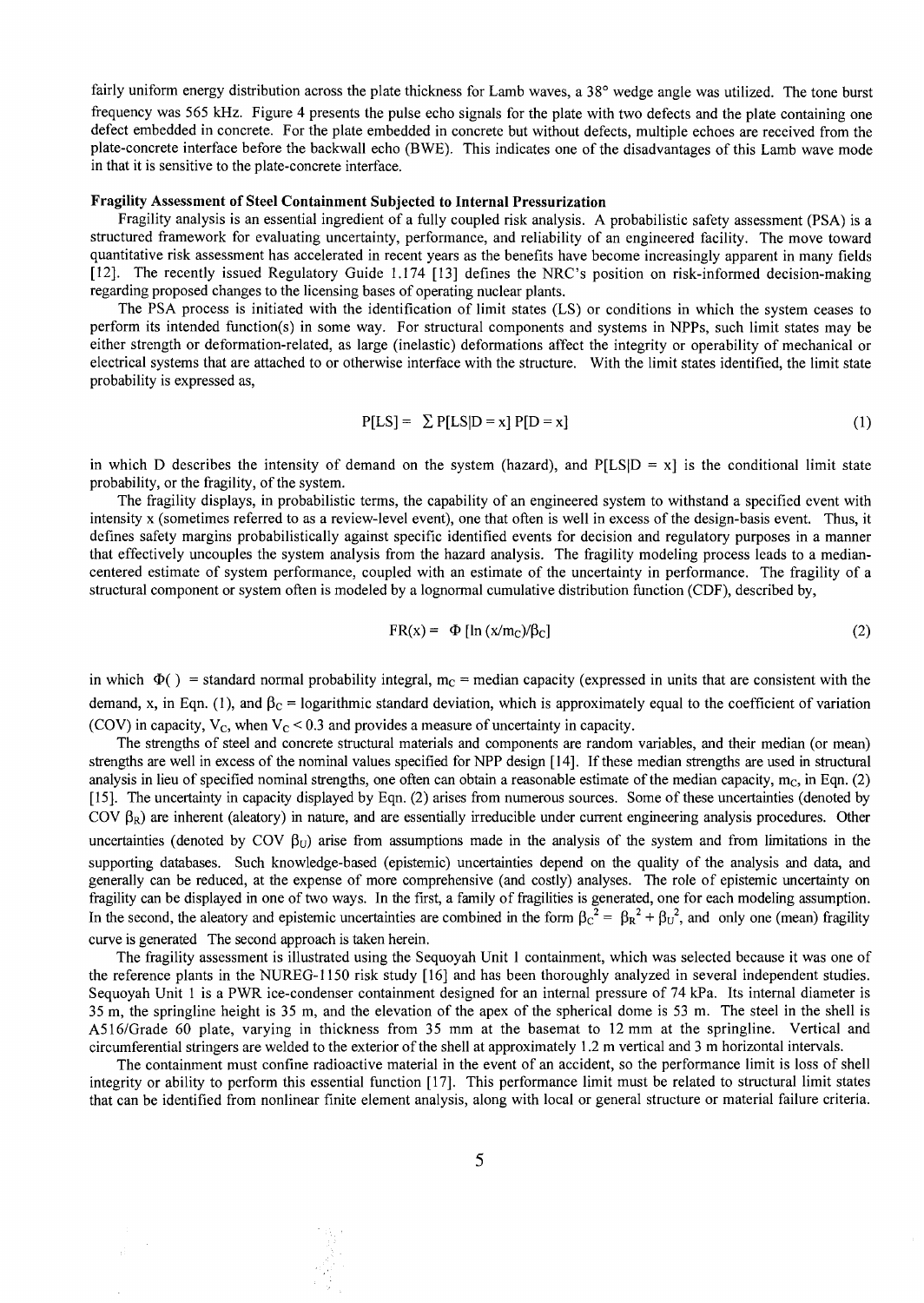Tests of internally pressurized scaled model containments have indicated that the governing failure mode invariably is one of tensile instability. In a recently published study [ 15], the tensile instability limit state for containment fragility analysis was defined by,

$$
\varepsilon_p = \varepsilon_f f_1 f_2 f_4 \tag{3}
$$

In which  $\varepsilon_p$  = effective plastic strain,  $\varepsilon_f$  = uniaxial limit strain,  $f_1$  = factor to correct uniaxial limit strain for triaxiality effects,  $f_2$  = factor that accounts for bias and uncertainty in the finite element analysis, and  $f_4$  = factor to account for the reduction in steel ductility as a result of corrosion. The commercially available nonlinear finite element program ABAQUS was used to perform the numerical experiments of the pressurized containment leading to the fragilities. This analysis is described in more detail elsewhere [15]. Four cases are illustrated: the uncorroded (as-built) case, which is used as a benchmark, cases where there is postulated 10 % and 25% loss of containment shell thickness behind the ice basket, and the case where there is 50% loss adjacent to an upper floor.

The fragility of the containment in the as-built condition is shown in Fig. 5. The mean (and median) capacity is 455 kPa, and the logarithmic standard deviation  $\beta_c$  is 0.04. The median is consistent with values obtained elsewhere by other investigators. The estimated 5-percent and 2-percent exclusion limits are 427 kPa and 421 kPa, respectively. For comparison, median fragilities based on simplified criteria such as first yielding or 2% strain in the circumferential direction, which can be modeled by simple yield analysis of the shell, are 290 kPa and 365 kPa, respectively. These simplified analyses lead to conservative estimates of the margin of safety. Fragilities for the other cases are also presented in the figure. In comparison, for a postulated 25% loss of shell thickness behind the ice basket the mean (median) capacity is 386 kPa, and the logarithmic standard deviation has increased to 0.06. The 5-percent and 2-percent exclusion limits for this postulated degraded condition have decreased to 352 kPa and 345 kPa, respectively, or by approximately 18% from the as-built condition.

## **SUMMARY AND DISCUSSION**

Activities that address aging of the containment pressure boundary in light-water reactor plants are summarized. Testing and inspection requirements are summarized. Current and emerging nondestructive examination techniques and a degradation assessment methodology for characterizing and quantifying the amount of damage present are noted. The use of timedependent structural reliability analysis methods to provide a framework for addressing the uncertainties attendant to aging in the decision process are discussed (i.e., methods help provide assurances that degraded metallic pressure boundaries will be able to withstand future extreme loads during the desired service period with a level of reliability that is sufficient for public safety). The impact of aging (i.e., loss of shell thickness due to corrosion) on steel containment fragility for a pressurized water reactor ice-condenser plant is presented. Results indicate that values at the 2- and 5-percentiles exclusion limits for this postulated degraded condition are well in excess of the design basis of 74 kPa (i.e., by factors of 5.7 in the as-built condition and 4.7 under the postulated degradation). These large margins of safety are due to a number of factors. Design material strengths are substantially less than the likely values in service; design is based on the assumption of elastic behavior, which does not account for additional capacity beyond yielding that is provided by the large ductility of carbon steels; conservative assumptions are made regarding structural response; and factors of safety in the range 1.5 to 2.0 are used, depending on the safety check. Thus, even in a deteriorated condition, the containment still may retain sufficient capacity integrity to withstand challenges from events at or beyond the original prescriptive design basis with a high level of confidence. Other studies have shown that a decrease in the median fragility of 15% is likely to lead to an increase in the limit state probability of a factor of two or less [18]. Such increases would not mandate immediate corrective action, but would require that a periodic inspection program be initiated to track cumulative impacts of such degradation over time [ 13].

#### **REFERENCES**

- $[1]$ USNRC. *Issuance of Final Amendment to 10 CFR § 50.55a to Incorporate by Reference the ASME Boiler and Pressure Vessel Code (ASME Code), Section XI, Division 1, Subsection IWE and Subsection IWL,* SECY-96-080, U.S. Nuclear Regulatory Commission, Washington, DC, 1996.
- [2] ASCE. *Guidelines for Structural Condition Assessment of Existing Buildings,* ANSI/ASCE 11-90, American Society of Civil Engineers, New York, New York, 1991.
- [3] Oland, C.B. and Naus, D.J. Degradation Assessment Methodology for Application to Steel Containments and Liners of Reinforced Concrete Structures in Nuclear Power Plants, ORNL/NRC/LTR-95/29, Lockheed Martin Energy Research Corporation, Oak Ridge National Laboratory, Oak Ridge, Tennessee, 1996.
- [4] Norris, W.E., Naus, D.J., and Graves, III, H.L. "Inspection of Nuclear Power Plant Containment Structures," *Nuclear Engr and Des* 192, 1999, pp. 303-329.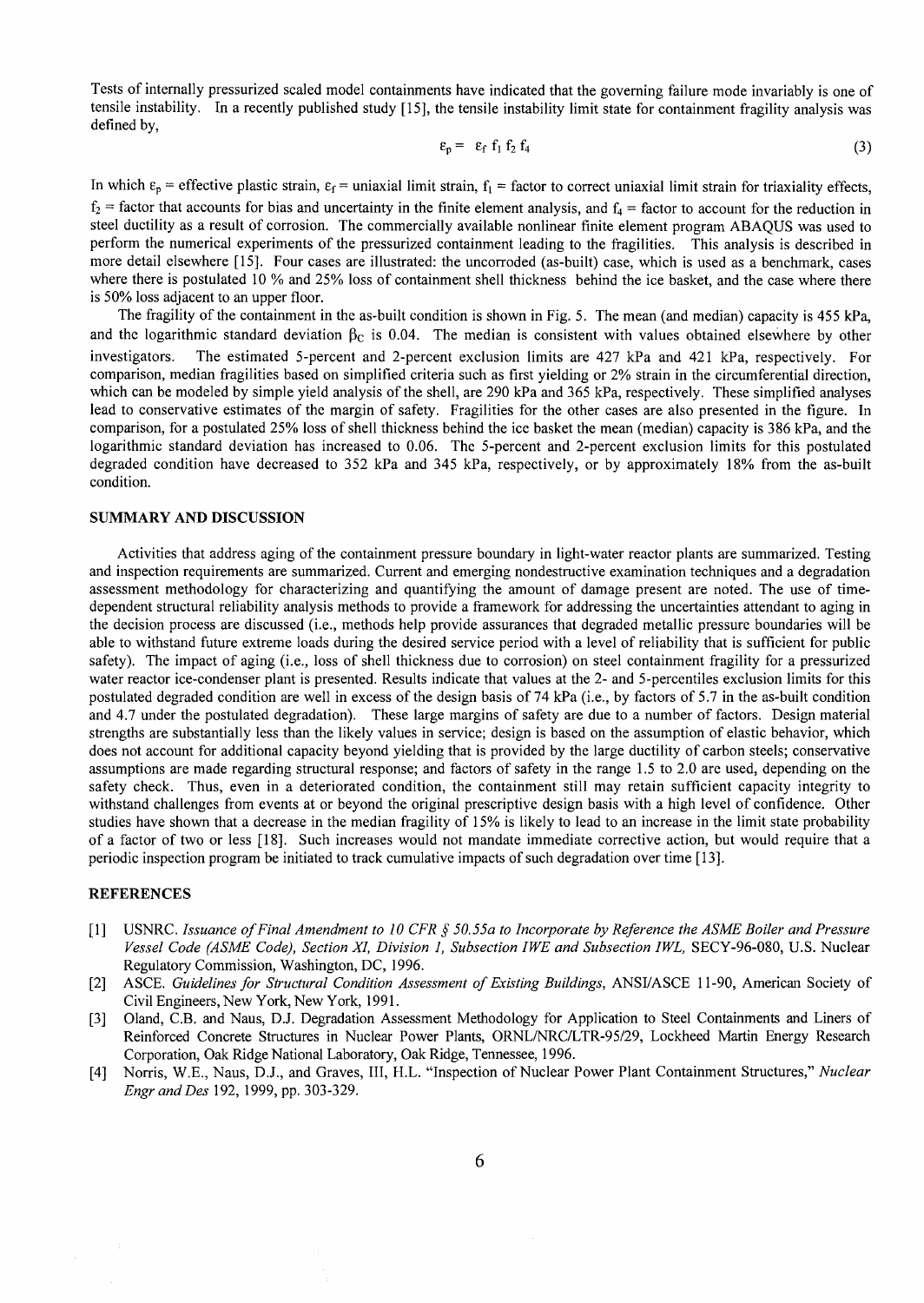- [5] Oland, C.B., and Naus, D.J. *A Survey of Repair Practices for Nuclear Power Plant Containment Metallic Pressure Boundaries,* NUREG/CR-6615, U.S. Nuclear Regulatory Commission, Washington, DC, 1998.
- [6] Naus, D.J. and Hookham, C.J. "Condition Assessment of Concrete Structures in Nuclear Power Plants," in *State-Of-The-Art: Considerations for Use In Managing the Aging of Nuclear Power Plant Concrete Structures,* Report No. 19, International Union of Testing and Research Laboratories for Materials and Structures (RILEM), Cachan Cedex, France, September 1999.
- [7] Ellingwood, B.R. *Aging Effects on Probabilistic Risk Assessment,* NUREG/CR-6425, U.S. Nuclear Regulatory Commission, Washington, DC, January 1996.
- [8] Bondaryk, J.E., Corrado, C.N., and Godino, V. *Feasibility of High Frequency Acoustic Imaging for Inspection of Containments,* NUREG/CR-6614, U.S. Nuclear Regulatory Commission, Washington, DC, 1998.
- [9] Rudzinsky, J., Bondarek, J., and Conti, M. *Feasibility of High Frequency Acoustic Imaging for Inspection of Containments: Phase II,"* ORNL/NRC/LTR-99/11, Oak Ridge National Laboratory, Oak Ridge, Tennessee, July 1999.
- [10] Kwun, H., *Feasibility of Magnetostrictive Sensor Inspecion of Containments,* NUREG/CT-5724, U.S. Nuclear Regulatory Commission, Washington, DC, 1999.
- [11] Li, J. and Rose, J. *Guided Wave Inspection of Containment Structures,* Engineering Science and Mechanics Department, The Pennsylvania State University, University Park, Pennsylvania, 2000.
- [12] Ellingwood, B.R. "Probability-Based Codified Design: Past Accomplishments and Future Challenges." *Struct. Safety*  13(3), 1994, pp. 159-176.
- [ 13] USNRC. *An Approach for Using Probabilistic Risk Assessment in Risk-Informed Decisions on Plant-Specific Changes to the Licensing Basis,* Regulatory Guide 1.174, U.S. Nuclear Regulatory Commission, Washington, DC, 1998.
- [14] Ellingwood, B.R. and Hwang, H. "Probabilistic Descriptions of Resistance of Safety-Related Structures in Nuclear Plants." *Nuclear Engrg and Des.* 88(2), 1986, pp. 169-178.
- [15] Ellingwood, B.R., Cherry, J.L. and Naus, D.J. "Fragility Modeling of a Steel Containment with Localized Corrosion," *Proc. of Computer Technology-1999,* ASME PVP-385, American Society of Mechanical Engineers, New York, New York, 1999,pp. 101-105.
- [16] USNRC. *Severe Accident Rates: An Assessment for Five U.S. Nuclear Power Plants,* NUREG-1150, U.S. Nuclear Regulatory Commission, Washington, DC, 1989.
- [17] Von Riesemann, W.A. and Parks, M.B. "Current State of Knowledge on the Behavior of Steel Liners in Concrete Containments Subjected to Overpressurization Loads." *Nuclear Engrg. and Des.* 157, 1995, pp. 481-487.
- [18] Ellingwood, B.R. "Issues Related to Structural Aging in Probabilistic Risk Analysis of Nuclear Power Plants." *Rel. Engrg and System Safety* 62(3), 1998, pp. 171-183.

Research sponsored by the Office of Nuclear Regulatory Research, U.S. Nuclear Regulatory Commission under Interagency Agreement **1886-N604-3J** with the U.S. Department of Energy under Contract DE-AC05-96OR22725. The submitted paper has been authored in part by a contractor of the U.S. Government under Contract No. DE-AC05-96OR22725. This paper has also been prepared in part by an employee of the USNRC and presents information that does not currently represent an agreed-upon Staff position. The USNRC has neither approved nor disapproved its technical content. The U.S. Government retains a nonexclusive, royalty-free license to publish or reproduce the published form of this contribution, or allow others to do so, for U.S. Government purposes.



Figure 1 Experimental results evaluating defect geometry.